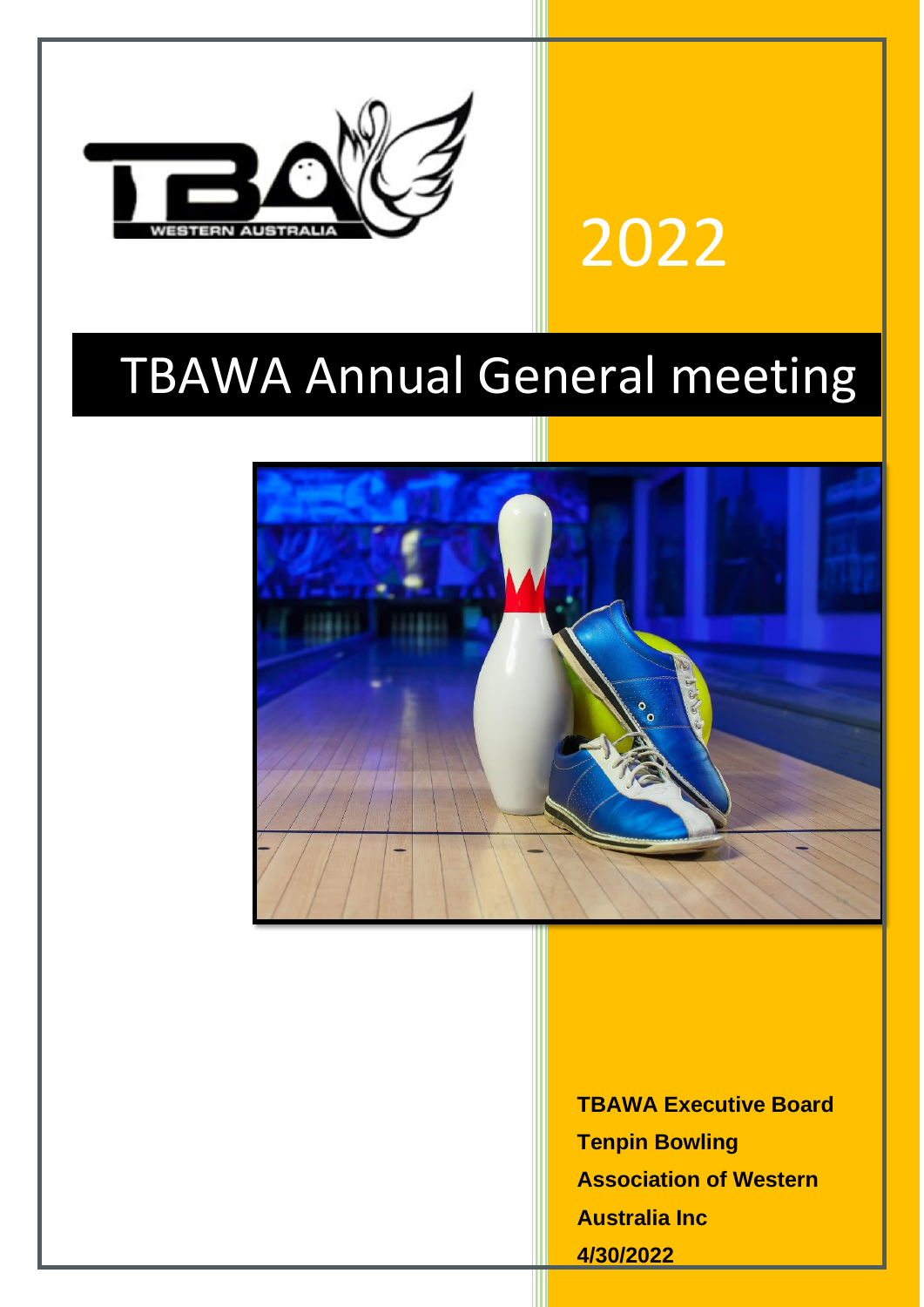

### AGM AGENDA

### **Welcome!**

- 1. Open meeting and welcome
- 2. Apologies given to the secretary
- 3. Confirmation of delegates and/or voting delegates including proxy voters
- 4. Minutes from the previous AGM held at Zone Bowling Morley, 28<sup>th</sup> March 2021.
- 5. Presentation and adoption of Presidents Annual Report
- 6. Presentation and adoption of Treasurers Annual Report
- 7. Presentation of the Secretary Report
- 8. Special Resolution Motion to accept Financial Year End reporting period to Calendar Year reporting
- 9. Election of New Executive Committee by secret ballot Rick Smith
- 10. Acknowledgement of outgoing committee
- 11. Appointment of Auditor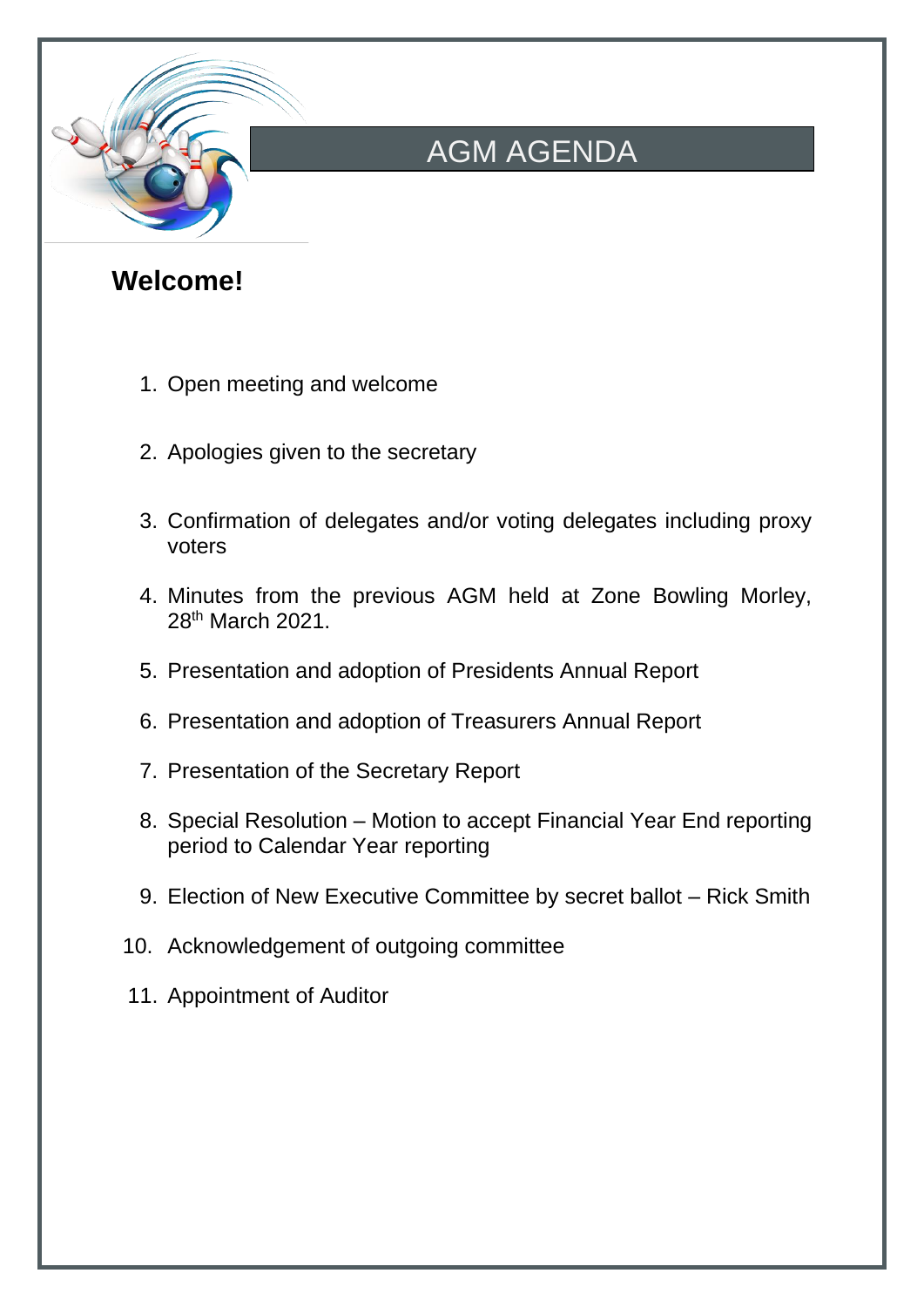

### **President Report**

My fellow members,

It brings me great delight to report to you where the sport is at the close of the financial year for period ending 2021/22. With the many challenges that the sport has faced over the last 16 months with covid restrictions and national events postponed, the sport of tenpin bowling in Western Australia has still remained strong with membership numbers and participation in local and national events from the membership at a healthy level.

There have been good milestones in the world of funding, training, membership, and participation from local events at the close of 2021 and opening at the beginning of the year. Our last four events that included State Championships were sold out and there were a lot of new faces and winners on the lanes.

Towards the end of 2021, with the official launch commencing in February 2022, TBAWA implemented a training school in Warwick Super Bowl that also included pocket training sessions at both Cannington and Joondalup zone centres with our Silver coaches. The introduction of our new Programs Manager, Mike Diamond, enabled the Board to acquire the funding for this program. We would like to thank the coaches that are currently participating and working with Mike in running these sessions who are Brett Marshall, Chris Batson and Ken Thompson. We thank you for giving up your time to run these sessions.

We had two new tournaments introduced into the TBAWA calendar for 2021 and hopefully will continue into 2022. This was our Perth Ashes and Pink Ladies Cup. Both were sold out events. These two tournaments were introduced to help in the participation for two selective cohorts. The first being the Perth Ashes were by invitation members were invited to compete against current state teams and development teams as part of our pathways into state teams initiative. Some members that have not bowled for a while where on the lanes along with upcoming stars. This was popular for development and has been placed into the 2022 calendar pending venue location.

The women's Pink Ladies' event was to promote the ladies of all ages in our sport with a women's only event. Sponsored by HealthWays, this event saw ladies that have not participated in events for awhile return, and current members that are of high performance the opportunity to mentor junior and new members on the lanes. This was also a sell-out event with over 50 ladies competing. Each lady is now recognised an ambassador for the sport. The ethos of this event was to bring our female cohort off the lanes of league and into training and competitive events. Carol Giannotti was our host and did a fantastic job. Thanks to Carol and Zone Bowling Joondalup.

This report will also outline our governance and commitments to the state government in aligning with the criteria that is required to build and grow Tenpin Bowling in this industry and capture the strategic goals that are set down not just by our local government by Sports Australia. With the fun and the participation that we all enjoy here in WA, comes the administration framework, the engine room, that enables all members and future members to participate in our sport, and to be continued as a recognise sport in this industry. I would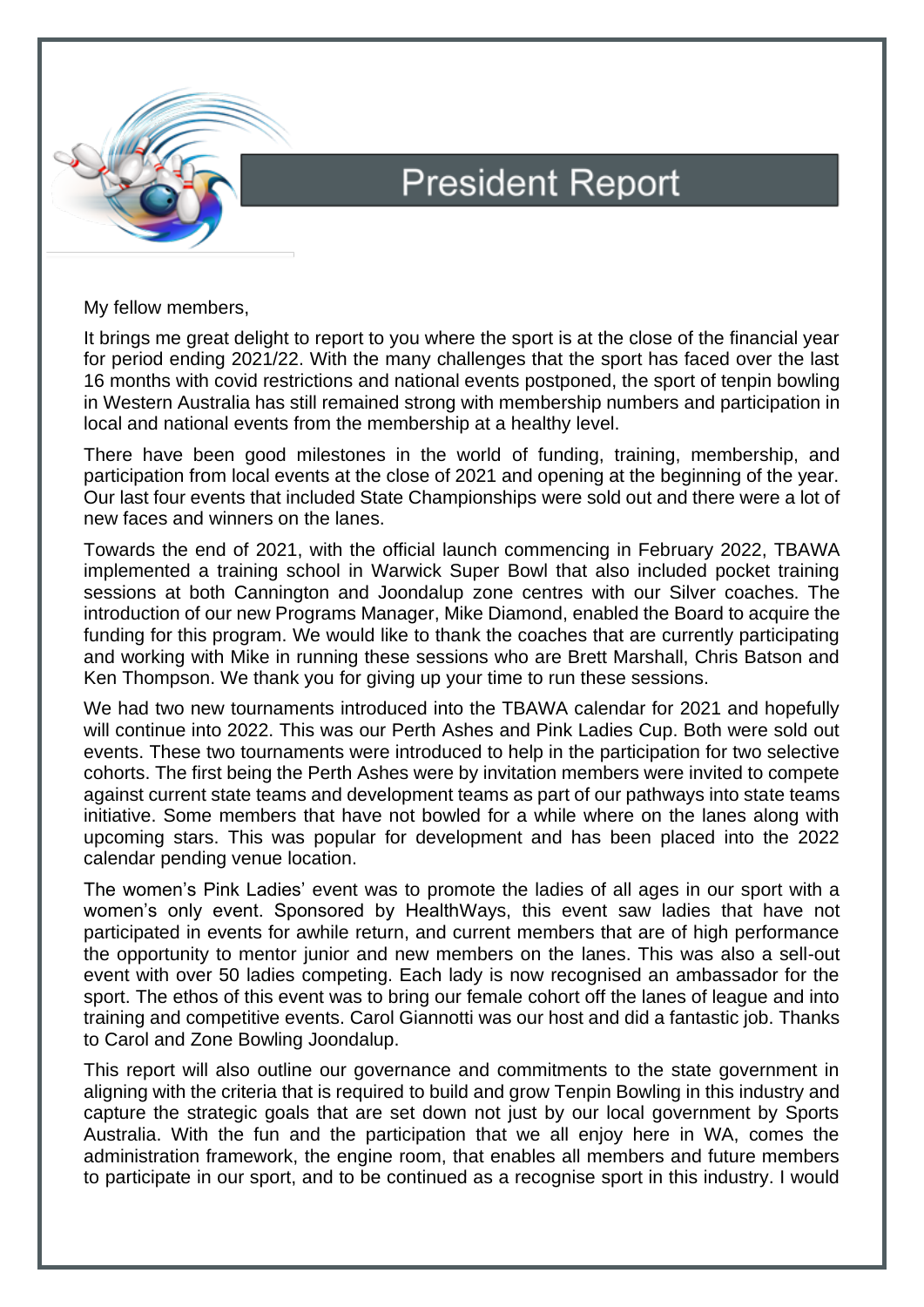like to take this opportunity to thank my Board members and other various volunteers that have assisted the sport and me personally so far.

#### TBAWA Executive Board ending 2021

#### TBAWA 2021 Executive Board

| President                           | <b>Tahnee Ridley</b>                                   |
|-------------------------------------|--------------------------------------------------------|
| <b>VP-Adult Services</b>            | Josh Bellamy                                           |
| <b>VP- Disabilities and Juniors</b> | Andrea Newland - Term finished at AGM 2022             |
|                                     | Tara Vetesi - Maternity leave covered by Sheree Turner |
| <b>Secretary</b>                    | as a special appointment to the board                  |
| <b>Treasurer</b>                    | <b>Sharon McKellar</b>                                 |
| <b>Governance Officer</b>           | Sheree Turner – appointed position under sect 37.      |
| <b>Training and Coaching</b>        | Brett Marshall - appointed under section 37            |
| <b>Executive Assistant</b>          | vacant                                                 |
|                                     |                                                        |

We would like to thank Neil Robinson who stood in for Tournament Director until he went on maternity leave with Tara. Scott Davies has been assisting the Board since January 2022. Thanks, to you both.

**Vacancies on the board for AGM 2022**

Secretary – 2-year term

Executive Assistant – Appointment for 12 months

Governance Officer – Appointment for 12 months

Both Vice President Positions – 2-year term.

#### Local Government, Sport and Cultural Industries – Update

Participation for non-members in our sport is a requirement as part of our operational funding to provide programs for non-members for Tenpin Bowling.

Bowl Patrol and Bowl Abilities are national programs that are rolled out here in WA, to increase participation and increase interest in our sport, that will assist with future members.

The figures for 2021/22 ending have shown an increase across all regions since 2020. The main driver that the trend has indicated is covid not being as restrictive in a social environment.

The below table outlines the regions we are covering with our non-member and school-based programs for each program. Currently this is keeping us in the KPI for regions that we require to stay in our funding category, as outline in the appendix.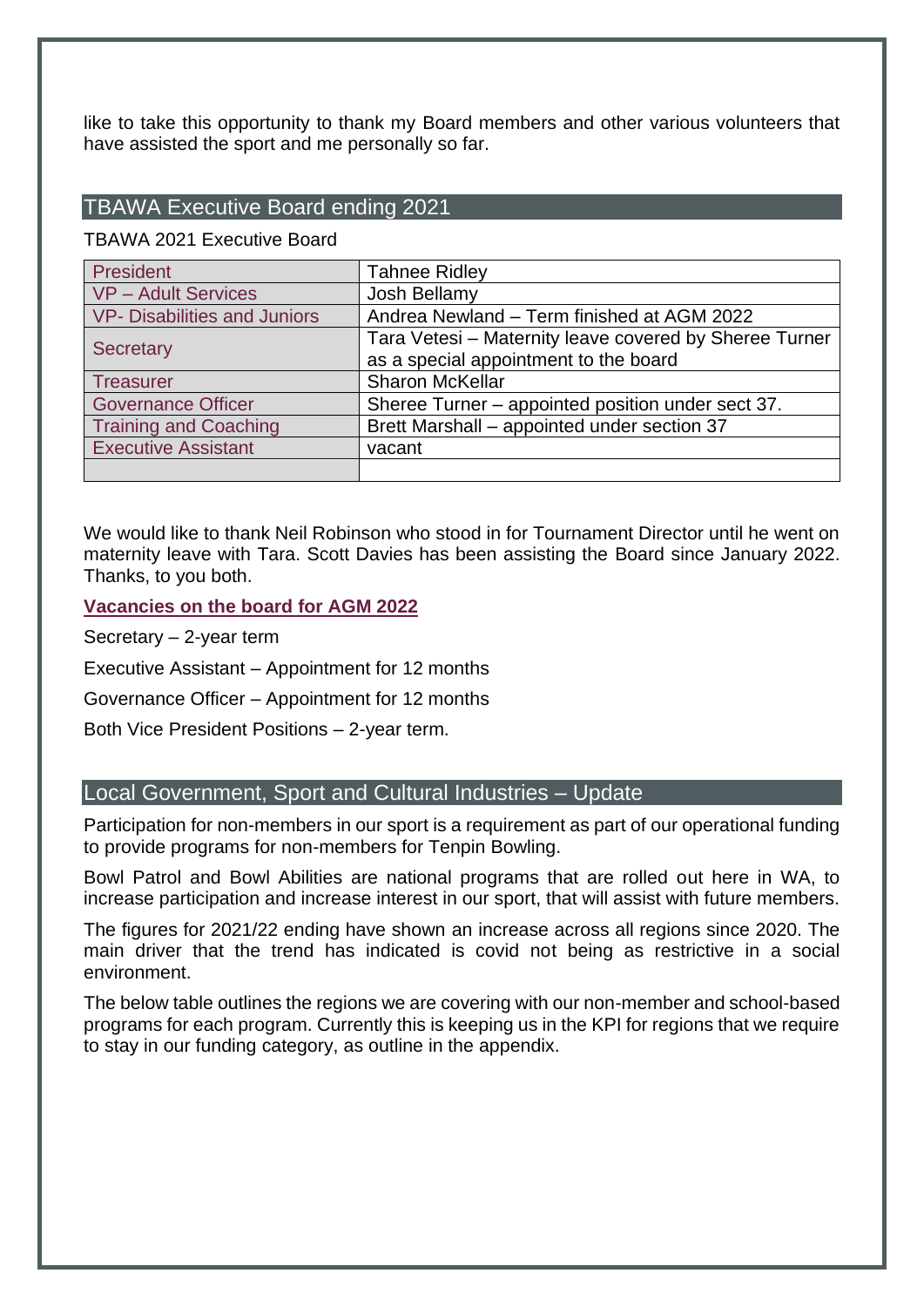| <b>Program</b>                  | <b>Location (LGA)</b>                                 | # Participants   # volunteers   # spectators |     |     |
|---------------------------------|-------------------------------------------------------|----------------------------------------------|-----|-----|
| <b>Sporting Schools</b>         | Metro and South West - Registered Participants        | 1004                                         | 16  |     |
| <b>Bowl Patrol</b>              | Metro and South West - Registered Participants        | 211                                          | 177 | 220 |
| <b>Bowl Abilities</b>           | Metro and South West - Registered Participants        | 117                                          | 79  | 150 |
| <b>Participation activities</b> | <b>Metro and Peel</b>                                 | 803                                          | 21  |     |
| <b>Non affliated Leagues</b>    | <b>Great Southern (Albany)</b>                        | 27                                           |     |     |
| <b>Coach Training</b>           | Lane Rangers (Registered)                             | 22                                           | 22  |     |
| <b>Totals (Participants)</b>    | Metro, Peel, South West, Great Southern               | 2135                                         | 293 |     |
|                                 |                                                       |                                              |     |     |
| <b>TBAWA Membership</b>         | Metro, Peel, Wheatbelt, South West and Great Southern | 1760                                         |     |     |

| <b>Breakdown by Region</b> |       |                  |                   |                       |
|----------------------------|-------|------------------|-------------------|-----------------------|
| <b>Metro</b>               | Peell | <b>Wheatbelt</b> | <b>South West</b> | <b>Great Southern</b> |
| 889                        |       |                  | 115               |                       |
| 134                        |       |                  | 77                |                       |
| 92                         |       |                  | 25                |                       |
| 656                        | 99    |                  | 40                |                       |
|                            |       |                  |                   | 27                    |
| 11                         |       |                  | 11                |                       |
| 1782                       | 99    | 0                | 268               | 27                    |
|                            |       |                  |                   |                       |
| 1614                       | 35    |                  | 102               |                       |

Moving forward into the rest of 2022, participation days and come try me days are scheduled to run in the later part of the year to increase membership and school-based programs.

The TBAWA training school provides an opportunity for new members to increase their skills set and this includes some graduates of the Bowl Patrol and Bowl Abilities program.

Mia Buswell has been instrumental in assisting us with these in school programmes along with Bunbury Tenpin Bowling Centre.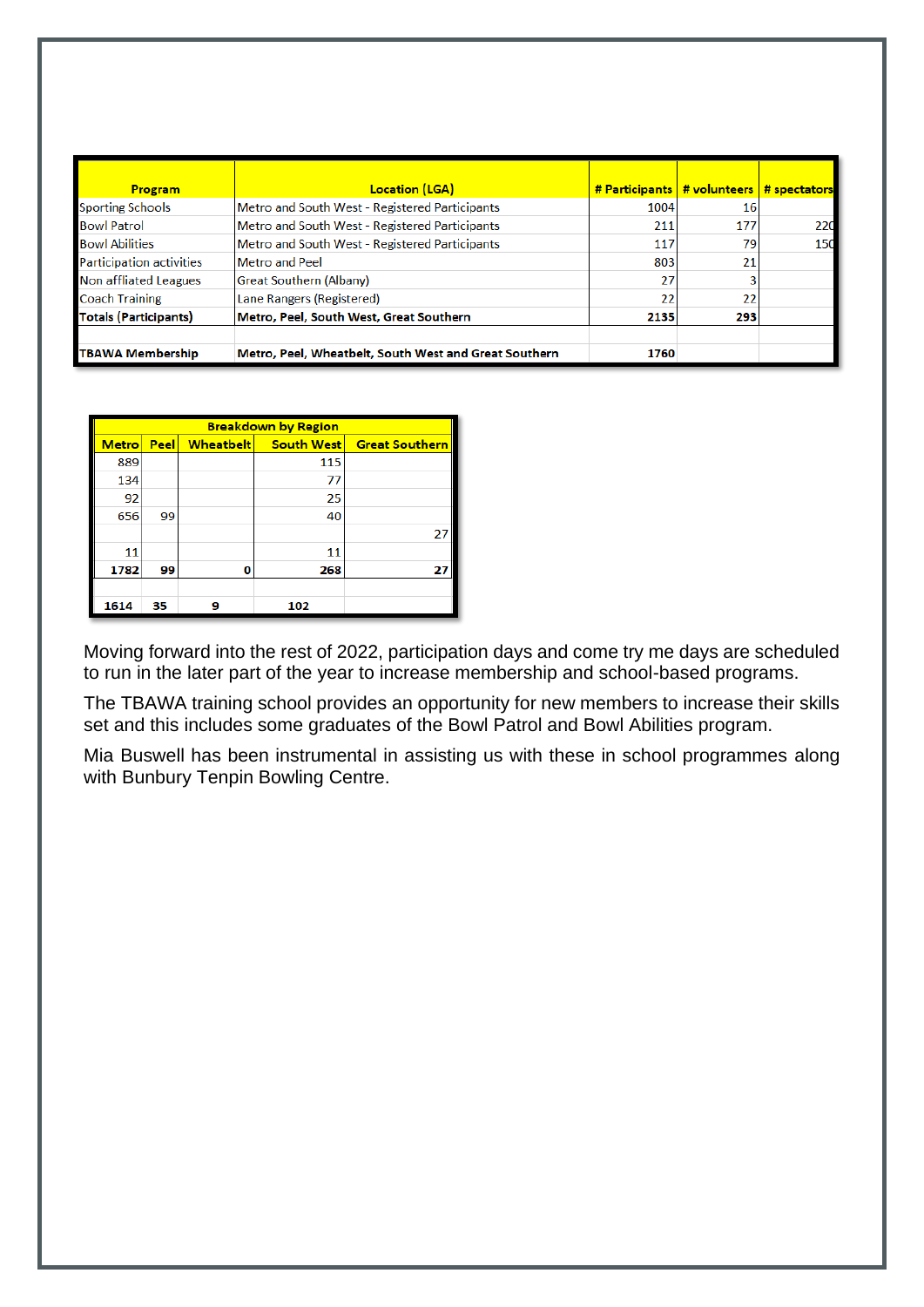#### **Membership**

For period ending December 2021, our total membership has been down due to COVID-19 impacts from years before covid however since the last AGM we have increased our membership again to **1743 which is a 14.75%** increase from the close of last year

The following table indicates were each centre has been impacted. Total membership from 2020 to 2021 is down 133 or 8.21%. According to the NSO collection on member data through survey, the return to play survey indicated COVID-19 impacts or concerns in returning to league/play.

| <b>APRIL 2021</b>                             |            | <b>April 2022</b>                    |                         |
|-----------------------------------------------|------------|--------------------------------------|-------------------------|
| <b>Zone Bowling</b><br>Cannington             | 14 leagues | <b>Zone Bowling</b><br>Cannington    | 18 leagues              |
| <b>Zone Bowling</b><br>Joondalup              | 16 leagues | <b>Zone Bowling</b><br>Joondalup     | 14 leagues              |
| <b>Zone Bowling</b><br><b>Morley</b>          | 13 leagues | <b>Zone Bowling</b><br><b>Morley</b> | 18 leagues              |
| <b>Zone Bowling</b><br>Rockingham             | 16 leagues | <b>Zone Bowling</b><br>Rockingham    | 14 leagues              |
| <b>Warwick</b><br><b>Super</b><br><b>Bowl</b> | 189        | <b>Warick Super</b><br><b>Bowl</b>   | 259 member - up 27.03 % |
| <b>Melville Super Bowl</b>                    | 79         | <b>Melville Super</b><br><b>Bowl</b> | 95 members - up 16.85%  |
| <b>Bunbury Bowl</b>                           | 94 members | <b>Bunbury Bowl</b>                  | 121 members - up 22.32% |

Currently, the following membership breakdown is as follows

| <b>Total Female</b> | 722<br>∠ت |
|---------------------|-----------|
| <b>Total Male</b>   | 987       |
| Total membership    | 1743      |

These figures can be broken down further into the following categories

| <b>Total Juniors 5-17</b> | 102 |
|---------------------------|-----|
| <b>Total Senior 50+</b>   | 805 |
| <b>Total Adults 18-49</b> | 010 |

These figures are correct as per the national database. [\(www.tenpinresults/adminreports.com.au\)](http://www.tenpinresults/adminreports.com.au)

#### Strategic & Operational Plan – Update

Our strategic plan has been revised in line with government funding, Tenpin Bowling Australia initiatives and performance pathways objectives. The new strategic plan is a 5-year plan that is inclusive of continuous improvement and continuous monitoring of ongoing KPIS.

The following five pillars were constructed in line with LGSCL, NSO requirements, member participation, promotion, and growth of our sport.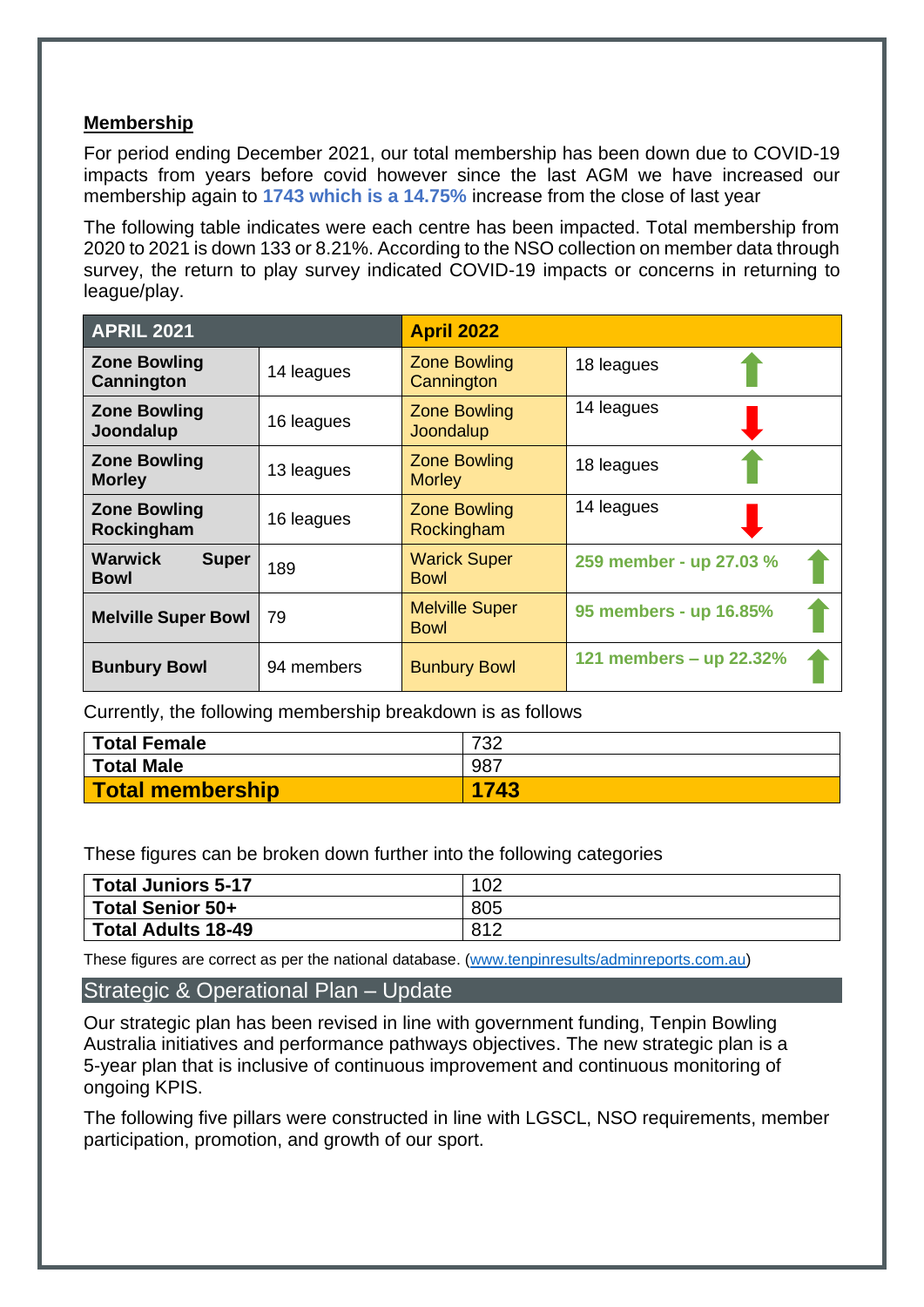#### **1. People**

- COVID-19 impacts have been seen in a slight decrease in numbers within the 3 years trend pre-2019. However as mentioned the membership has increased since last year. However, we have seen a decrease in local associations in several local centres.
- Local coaching and development structure that has been implemented for development of membership and new members into the sport.

#### **2. Participation**

- 2021 targets of a 5% increase for women's participation was approached with the women's only event, we have since an approximate 2.3% increase in our women's participation across all divisions since and will focus on the 5% target for the remainder of the year.
- Bowl Patrol and Bowl Abilities has expanded in participation with an increase across several regions as outlined above.
- Development days scheduled for May 2022 for increasing the membership and will hosted at Zone Cannington.
- Two new events added to the calendar for 2022.

#### **3. High Performance**

- Training school implemented at Warwick Super Bowl for intermediate and high-performance pathways for both able and disabled members.
- Discussions for Western Australian Open scheduled for September 2022 is currently under review and pending venue approval.

#### **4. Promotion and Marketing**

• Marketing plan revised, deemed not necessary for size of association, however a communication plan has been developed, website upgraded and other social media platforms.

#### **5. Facilities**

• TBAWA has been issued a space at Sports West in Perth Floreat as a central location for our office. This brings new meetings rooms, facilities, gyms and training spaces for our members and future events off the lanes.

#### **6. Governance**

• 3/7 Board members currently skilled up in board governance. Other and new members due to recommence training through LGSCI when available.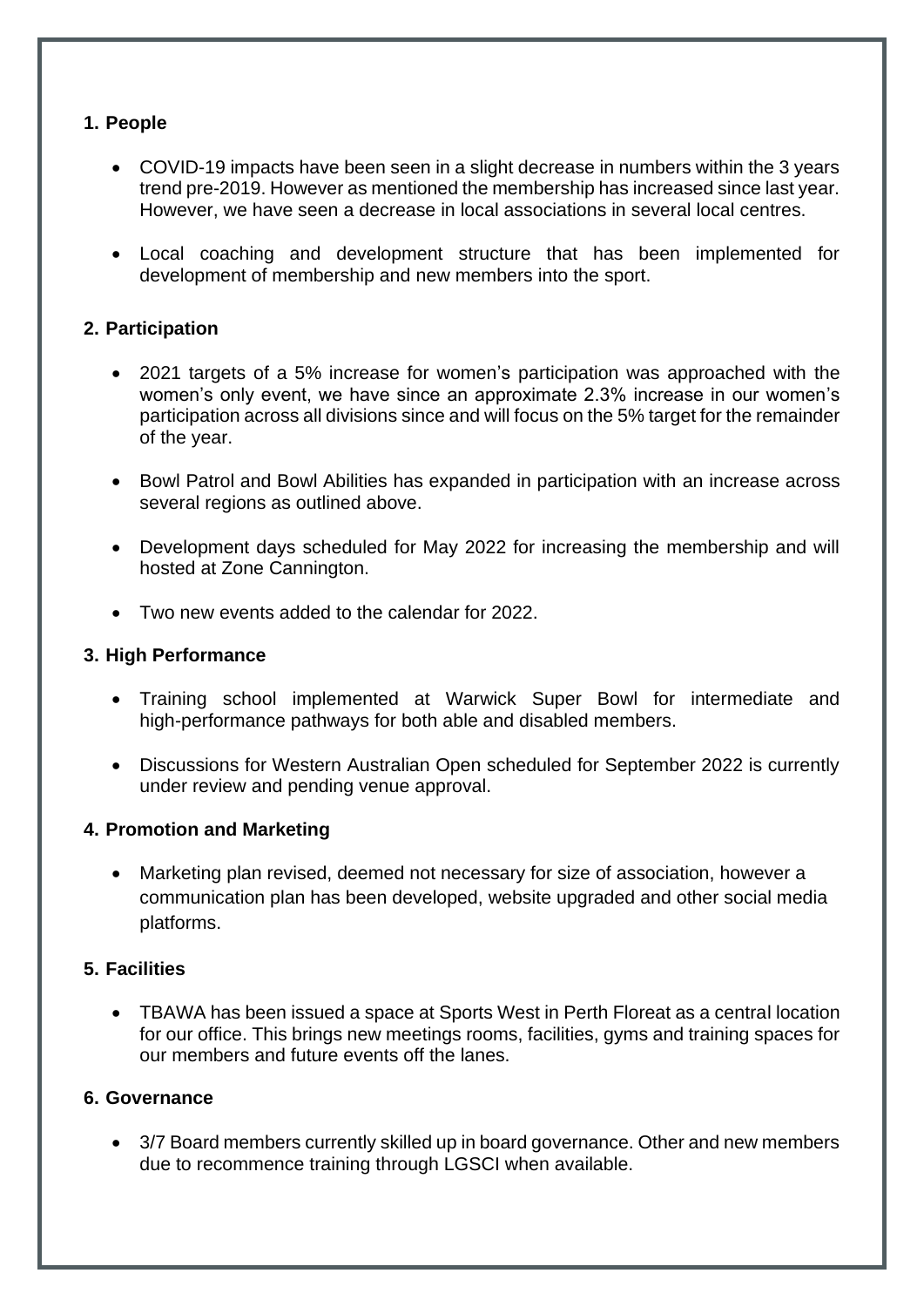- All positions on the board have been issued a laptop and association email to move correspondence and TBAWA business out of personal email and desktops. This also assists with succession planning and continuity of board business.
- TBAWA meets the requirements under the sports minister policy for a 50% composition of Board members to be female as part of promoting female leadership. This has significantly contributed to a large portion of our funding by having a 60/40 ratio of male/females' volunteers on the Board for the 2021/22 close.

#### **Operational Planning**

- Coaching, development, and training of members on all levels;
- Increase training and development for current and new coaches;
- Increase participation for both Women and Juniors in competitive bowling: and
- Secured a office space at Sports West to provide a new training and meeting space for future development and meetings for the sport.

#### Grants- Update

TBAWA was successful in obtaining a \$30,000 specific grant for training and development here in Western Australia. This grant will go towards setting up clear pathways for entry level adult bowlers or graduates of a Bowl Patrol and Bowl Abilities program, that can complete a 4/6-week course with a Silver Coach that will teach them the basics to bowling, assist them with their equipment and understand the fundamentals of bowling.

From here the pathway will be into our development squad that will be open to all members to train with our coaches once a month both on and off the lanes.

This grant was extended due to covid restrictions in 2020/21.

- Grant awarded for special project in Bunbury for disability bowlers and participation increase for our sport in a regional area. \$20,000 awarded.
- Grant awarded for coaching funding for development of current coaches \$15,000 has been approved as well for July 2022-Jun 2023.

#### Training and Development

The TBAWA Training School was implemented with the assistance of Warwick Super Bowl. This is a pilot program for the community that will finish at the end of 2022. If successful, the programme will look to be extended and implemented full-time using operational funding.

The TBAWA Training School is a program that leads on from the Foundation Program for graduates, and for seasoned Athletes looking at improving and practising their skills with ongoing support. Athletes of this program will be provided with regular training opportunities that will be scheduled through the year, where Athletes and choose a squad time and centre to provide opportunities for all cohorts of Athletes with competing priorities for the busy individual. Athletes that stand out in these squads may be select by our coaches to participate in the advanced clinics.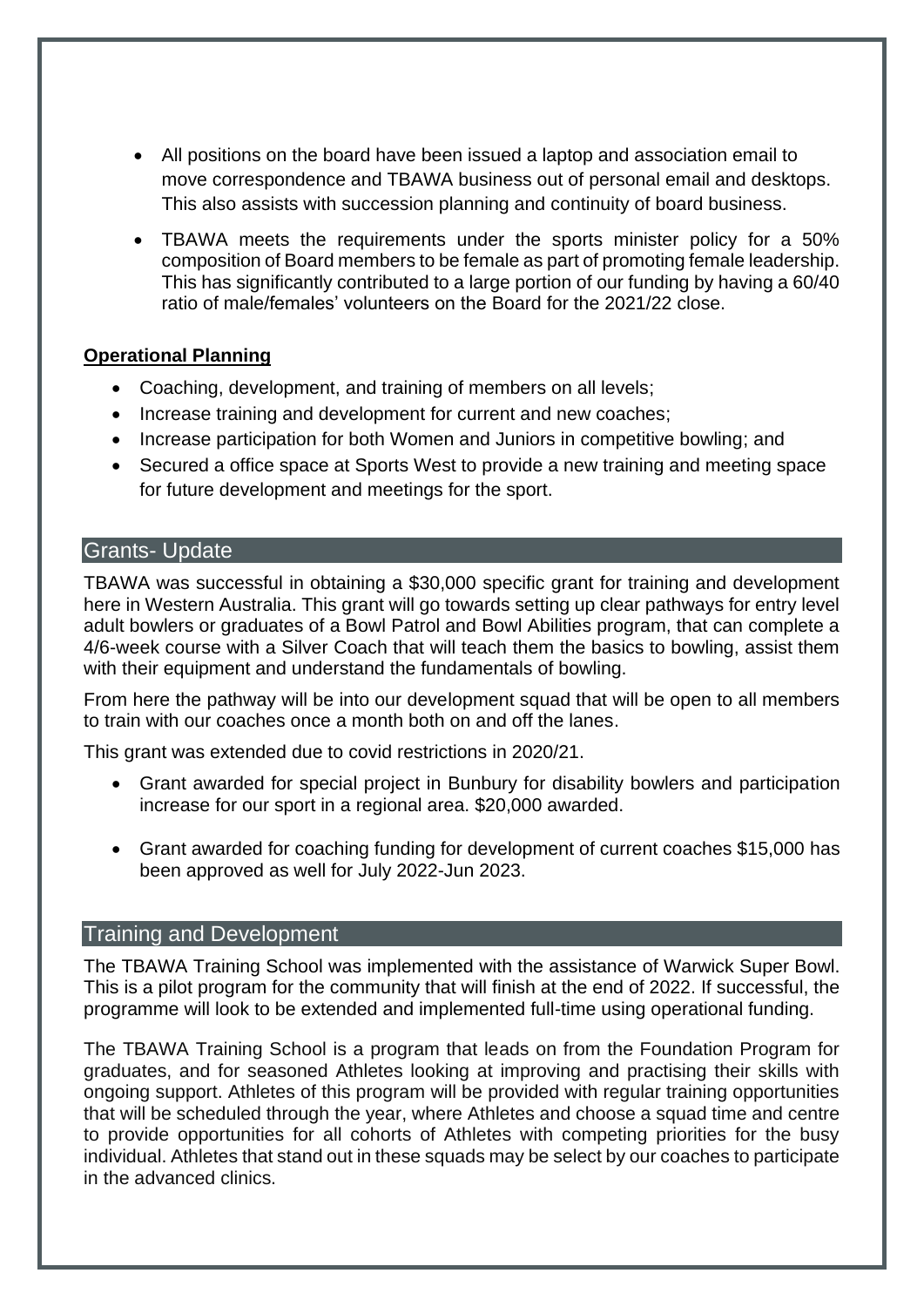The Training School will be broken into monthly squad times with a Silver Coach in Western Australia

#### Future Focus

Currently, our association is not a grassroots club, and operates predominately as a e-business using social platforms. We are reliant heavily on government funding and volunteer time. Without these the sport cannot operate or be sustainable. Having said this apart from always looking to increase our capitals and revenues, being in volved in the sport will assist with the daily operation. Volunteers is one of the main strategic goals that over the next three years we will need to work towards to increase to assist with capacity and growth. And secondly, becoming innovative on running events, how to run events, stakeholder engagement and the possibility of setting down roots were possible.

With exciting new changes around the country, TBAWA will be focusing on the next 5 years as outlined in the strategic plan to increase participation, increased membership. Increased member training and events and work towards securing an open event here in WA that is either ranked event of nationally recognised to participate in from other states.

This report and other will be made available after the AGM on our website [www.tenpinwa.org](http://www.tenpinwa.org/)

With Thanks

*Tahnee Ridley* 

TBAWA President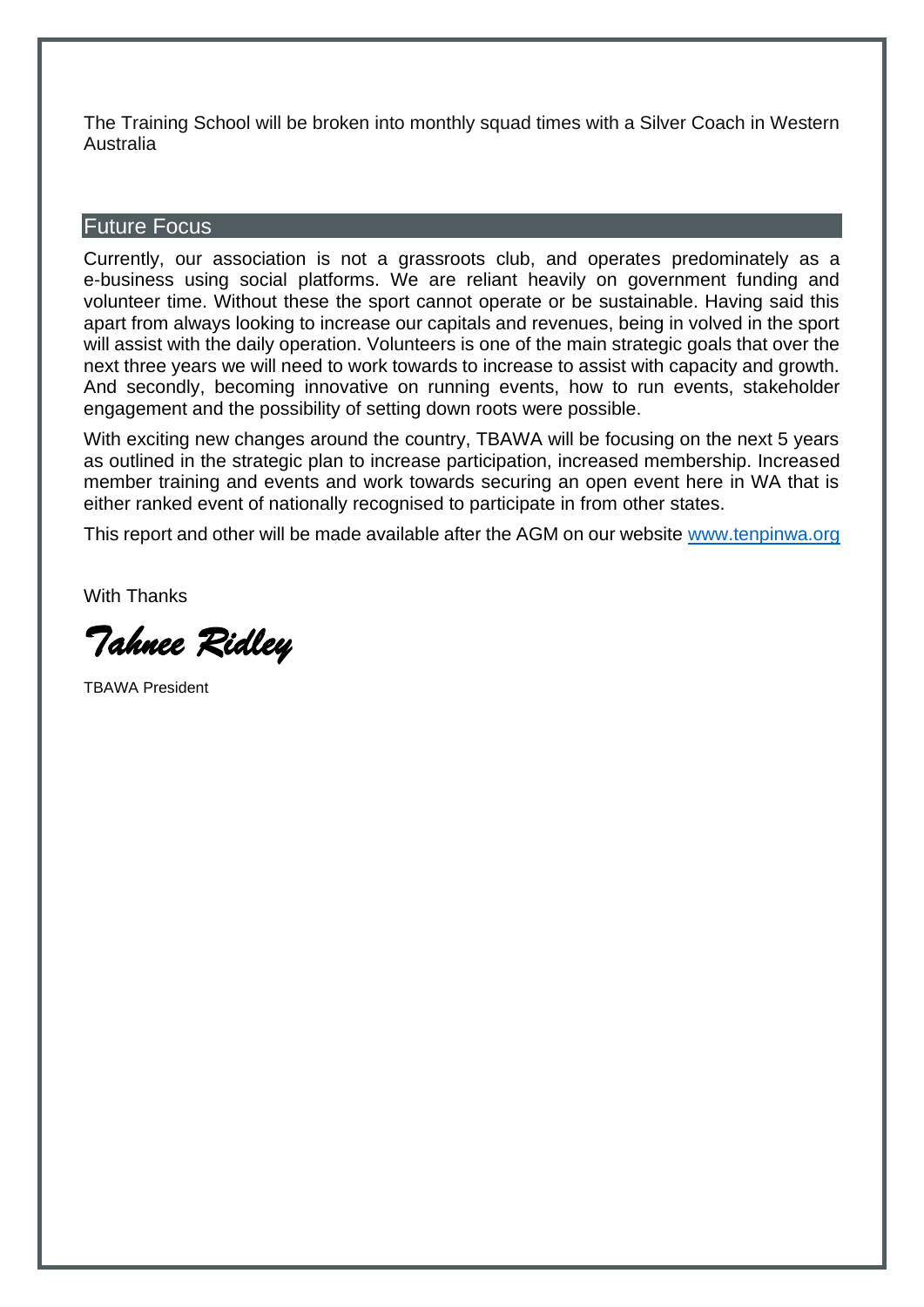

### **Treasurers Report**

#### TREASURERS REPORT FOR DECEMBER 2021

Dept of Local Government, Sport and Cultural Industries Grant 2021

TBAWA received our yearly grant of \$49,500.00 (GST Inc) in May 2021. This grant had been allocated as per the budget.

We also received the Sports Development Grant from Grant for \$33,000.00 (GST Inc), which is to be used for the Sports School.

A Grant from Tenpin Australia was received in Aug 21 which has also been allocated against the Sport School Programme, for \$5,000.

\$15,000 has also been won in May 2022, to put towards coaches and training for 2022/23 from the Department of Sport and Recreation.

#### TBAWA Affiliation Memberships

Memberships were paid to the WA Sports Federation.

#### TBAWA Financial Reports and Audit

The Balance Sheet and Profit and Loss for the year 2021 form part of this report.

These accounts are unaudited and are currently being audited by our auditor Mr John Pascoe FCPA.

No State Teams were able to travel to Nationals in 2021 and all monies collected for the Junior and teams were refunded back to them. The Disabilities team has already paid for airfares are were unable to receive the cash back, this is currently sitting as a credit with Flight centre and some of it being used for Airfares for the 2022 National Disability Nationals being held in Melbourne in June 2022, we are in talks with flight centre to try and get the balance back in cash.

Surplus funds for Dept of Local Government, Sport and Cultural Industries 2020 grant will be held over as excess funds.



TBAWA Treasurer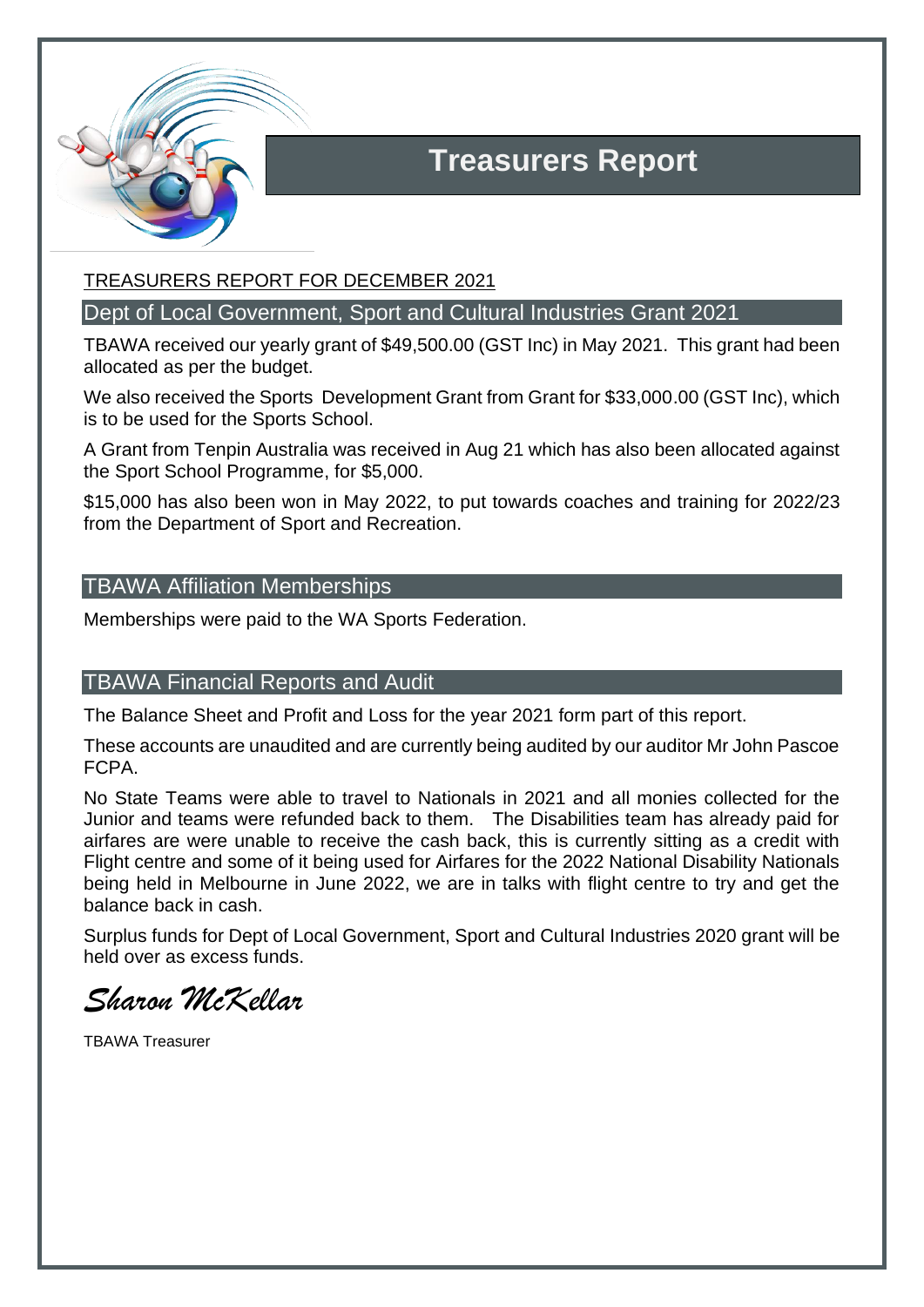

### **Secretary Report**

There has been fantastic start to the year with Athletes in all divisions competing and eager to recommence play, once again.

We have had the following events since the commencement of 2022:

- Covid-19 Return To Play Cup January 9 Melville Super Bowl
- Australia Day Singles January 23 Melville Super Bowl
- WA State Championships for Adults, Juniors, and Disabilities March 20

#### **2022 Return To Play COVID-19 Cup**

Following on from the new normal that 2021 brought us, and subsequent success of the 2021 Return to Play Covid-19 Cup, saw the return of this years' edition of the Return to Play Covid-19 Cup. Trios competed in a head to head format. The event was, again sold out, with division winners below:

| <b>Division A</b>                                           | <b>Division B</b>                                           |
|-------------------------------------------------------------|-------------------------------------------------------------|
| 1 <sup>st</sup> Glen Swan, Ken Temme and Ben Thorpe         | 1 <sup>st</sup> Tony Armenti, Marco Armenti and Riley       |
|                                                             | <b>McBride</b>                                              |
| 2 <sup>nd</sup> Daryl Rawlins, Amy Rawlins and Matt Rawlins | 2 <sup>nd</sup> Tina Festigiante, Rosa Camarta and Veronica |
|                                                             | Joseph                                                      |
| 3rd Blake Robins, Dan Owen and Jessica Owen                 | 3 <sup>rd</sup> Christine Voight, George Athanassiou and    |
|                                                             | Keith Worsley                                               |
| 4 <sup>th</sup> Brendan Parr, Tania West and Wayne Smith    | 4 <sup>th</sup> Samantha Matthews, Julian Ng and Chris      |
|                                                             | <b>Matthews</b>                                             |
| 5 <sup>th</sup> Alvin Frost, Tom Christie and Joe Davies    | 5 <sup>th</sup> Christian DeLange, Zarif Azrin and Doug     |
|                                                             | Kernutt                                                     |
| 6 <sup>th</sup> Daniel Dawson, Phi Tran and Cuong Phan      | 5 <sup>th</sup> David Senior, Craig Franks and Chris        |
|                                                             | Acquarolo                                                   |

#### **2022 Australia Day Singles**

Two weeks after the successful Return to Play Covid-19 Cup, bowlers returned to Melville Super Bowl to challenge themselves in the Australia Day Singles. After 6 qualifying games, the field was cut to the top 6 players in both the Mens and Ladies divisions to play a further 5 games head-to-head with the results below:

| <b>Males</b>                  | <b>Females</b>                   |
|-------------------------------|----------------------------------|
| 1 <sup>st</sup> Jamie Taylor  | 1 <sup>st</sup> Leigh Chalmers   |
| 2 <sup>nd</sup> Marco Armenti | 2 <sup>nd</sup> Tania West       |
| 2 <sup>nd</sup> Vince Pearson | 3rd Samantha Matthews            |
| 3 <sup>rd</sup> Ken Temme     | 4 <sup>th</sup> Lisa Humphreys   |
| 4 <sup>th</sup> Dan Owen      | 5 <sup>th</sup> Danielle Blunden |
| 5 <sup>th</sup> Wayne Smith   | 5 <sup>th</sup> Jane Lawrence    |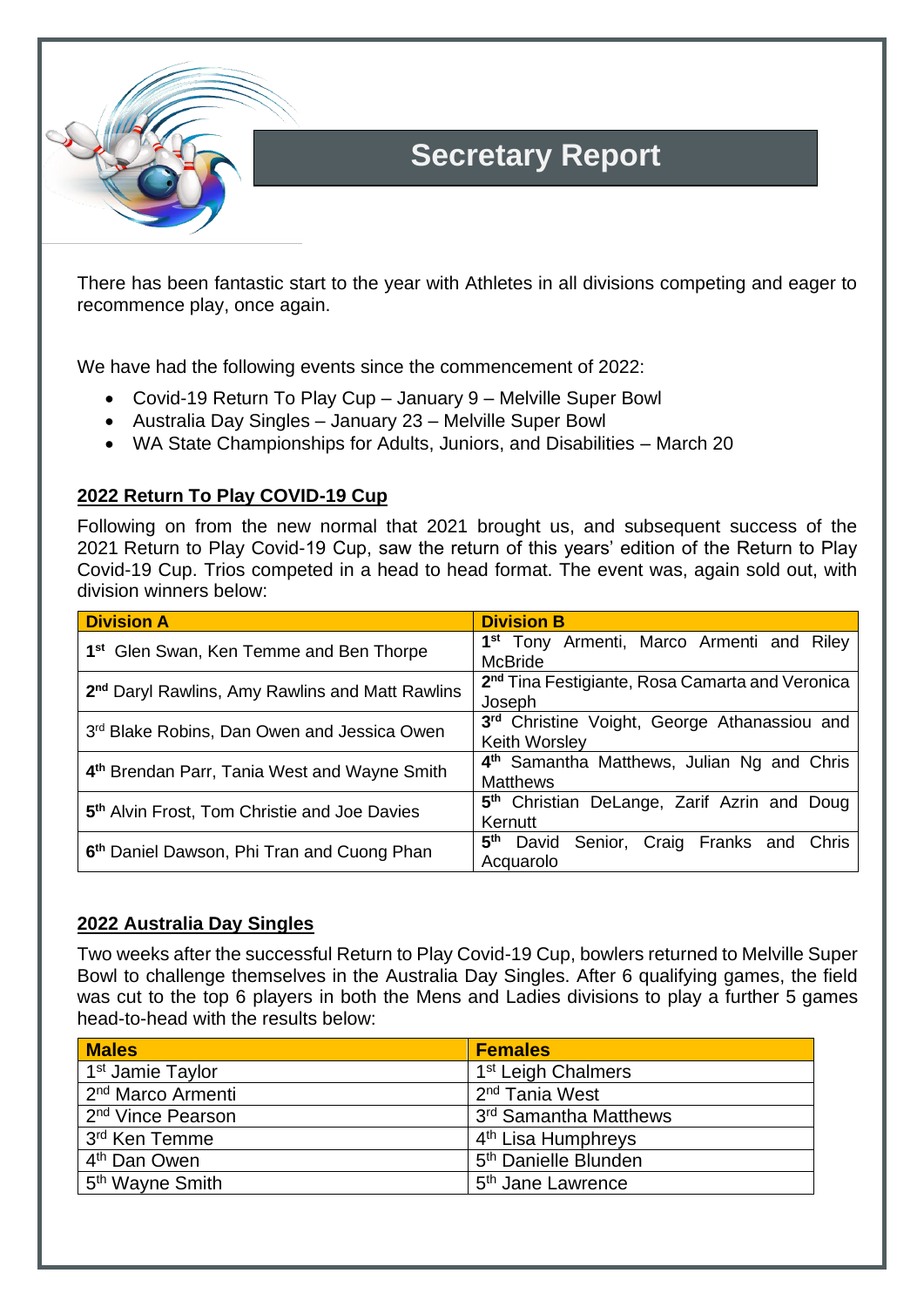#### **2022 WA State Championships – Adult, Senior, Junior & Disabilities**

The State Championships were held over multiple days in March catering for Adults, Seniors, Juniors and Disabilities. The place holders for each category can be found online.

*Sheree Turner*

Acting TBAWA Secretary

(Tara Vetesi on Maternity leave)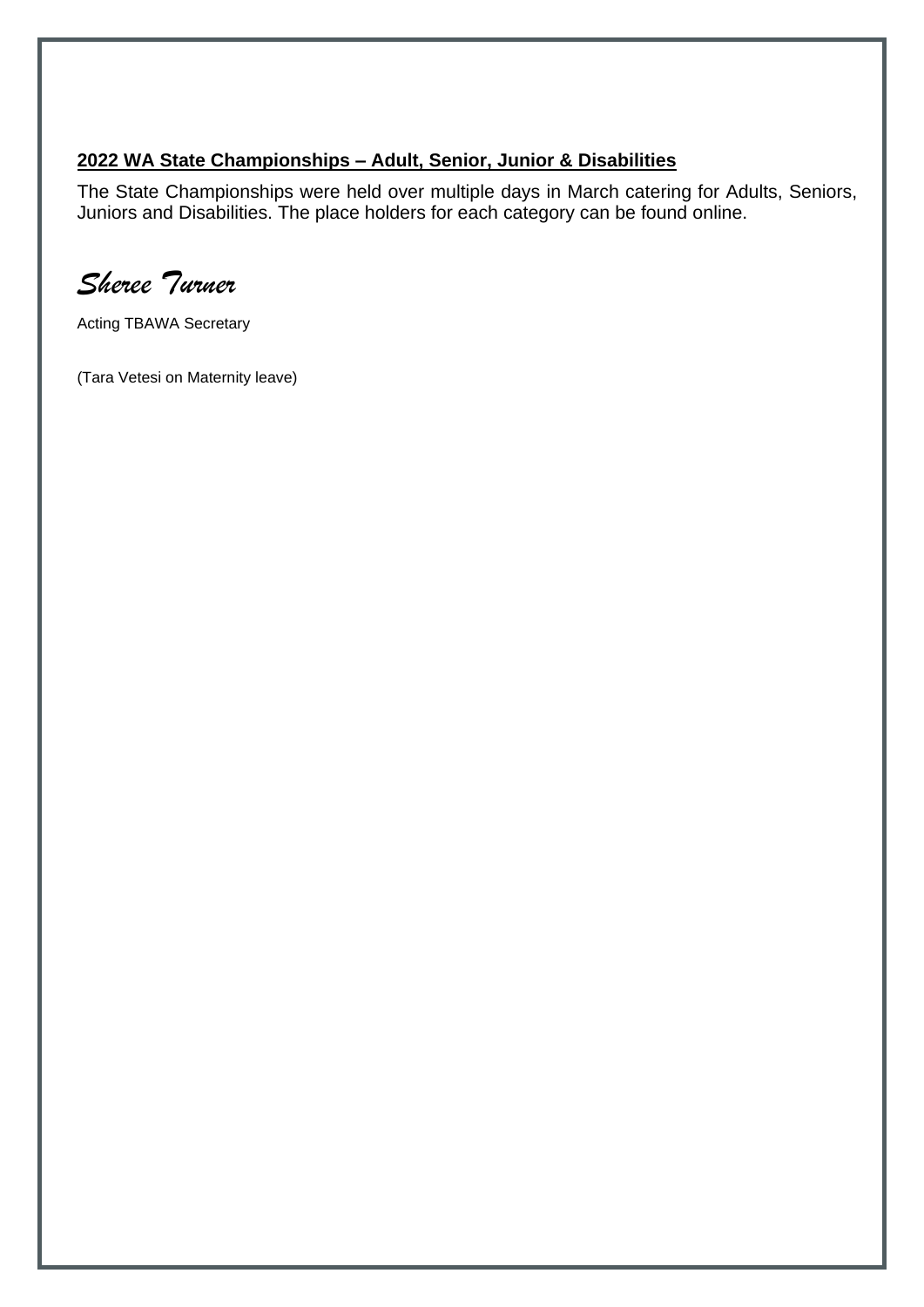

### **Upcoming Events**

TBAWA Events

- TBAWA WA DAY Classic
- Western Australian Open Pending accreditation and approval
- 'Pink Ladies' Women's Tournament
- Perth Ashes pending venue approval

Registrations will open online at [www.tenpinwa.org](http://www.tenpinwa.org/)